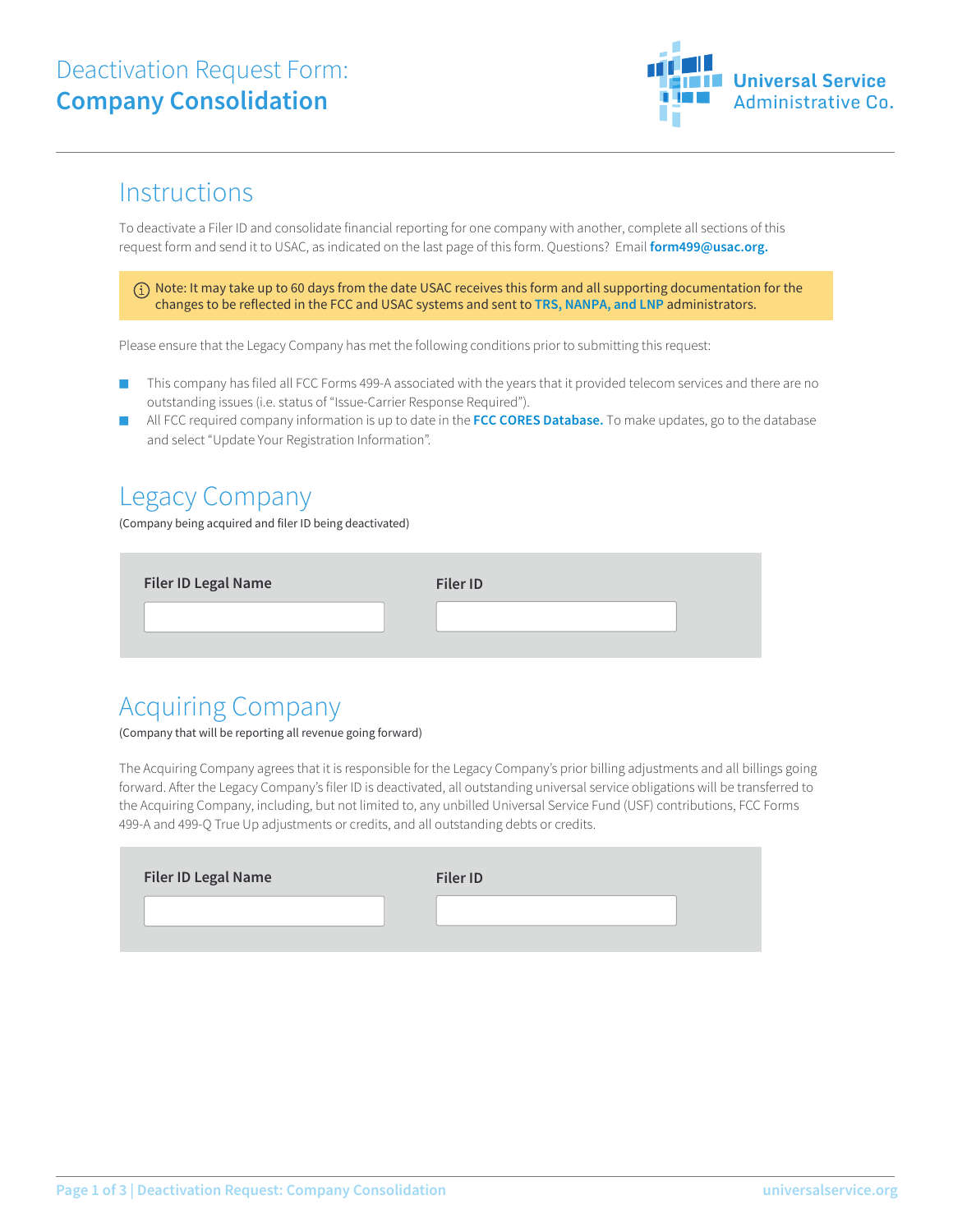# Revenue Reporting, USAC Invoicing, & Balance Transfers

### FCC Form 499-Q Filing Information

Please indicate which FCC Form 499-Q will be the first filing that the Acquiring Company submits with consolidated revenues of the Acquiring and Legacy Companies. This quarterly filing will direct both the invoicing and balance transfers of the Acquiring and Legacy Companies as indicated in the chart.

#### $(i)$  Note: The End Date, determined according to the chart below, will be shared with the other fund administrators.

| <b>First Consolidated</b><br>FCC Form 499-0 | Year | <b>Invoicing End Date and</b><br><b>Balance Transfer Date</b> | <b>Acquired Company</b><br><b>Invoicing Begins</b> |
|---------------------------------------------|------|---------------------------------------------------------------|----------------------------------------------------|
| FCC Form 499-Q due: February                |      | March 31                                                      | April 1                                            |
| FCC Form 499-Q due: May                     |      | June 30                                                       | July 1                                             |
| FCC Form 499-Q due: August                  |      | September 30                                                  | October 1                                          |
| FCC Form 499-Q due: November                |      | December 31                                                   | January 1 of the<br>following year                 |

### FCC Form 499-A Filing Information

Which annual FCC Form 499-A will be the first filed for the consolidated companies?

**Please note the annual FCC Form 499-A, not reporting calendar year (e.g., "2018" would refer to the 2018 FCC Form 499-A filing, which reconciles calendar year 2017 funds).**

**FILL IN THE YEAR - YYYY**

#### **The Acquiring Company certifies that all of the following conditions are met.**

- A single entity oversees the management of all affiliated systems
- A single entity sends bills to customers identifying it (or a trade name) as the service provider, rather than identifying the individual legal entities
- All revenues are posted to a single general ledger
- If separate revenue and expense accounts exist, they are derived from one consolidated set of books and the consolidated filing must cover all revenues contained in the consolidated books
- Customers have a single point of contact
- The consolidated filer acknowledges that process served on it would represent process served on any or all of the affiliated legal entities
- The consolidated filer agrees to document and resolve all slamming complaints that might be served on either it or any of the affiliated legal entities
- The consolidated filer obtains a separate FCC Registration Number (FRN) from those assigned to its affiliated legal entities
- The consolidated filer acknowledges that its universal service, TRS, LNP, NANPA, and regulatory fee obligations will be based on data provided in the consolidated worksheet filings, that it bears the responsibility of satisfying those obligations, and that all legal entities covered by the filing are jointly and severally liable for such obligations
- The consolidated filer acknowledges that it:  $(1)$ was not insolvent on the date it undertook to make payments on a consolidated basis or on the date of actual payments to universal service, TRS, LNP, NANPA, and regulatory fees, and did not become insolvent as a result of such undertaking or payments; (2) was not left with unreasonably small capital as a result of such undertaking or payments; and (3) was not left unable to pay debts as they matured as a result of such undertaking or payments.

**Check this box to confirm that you have read and agree to these conditions.**